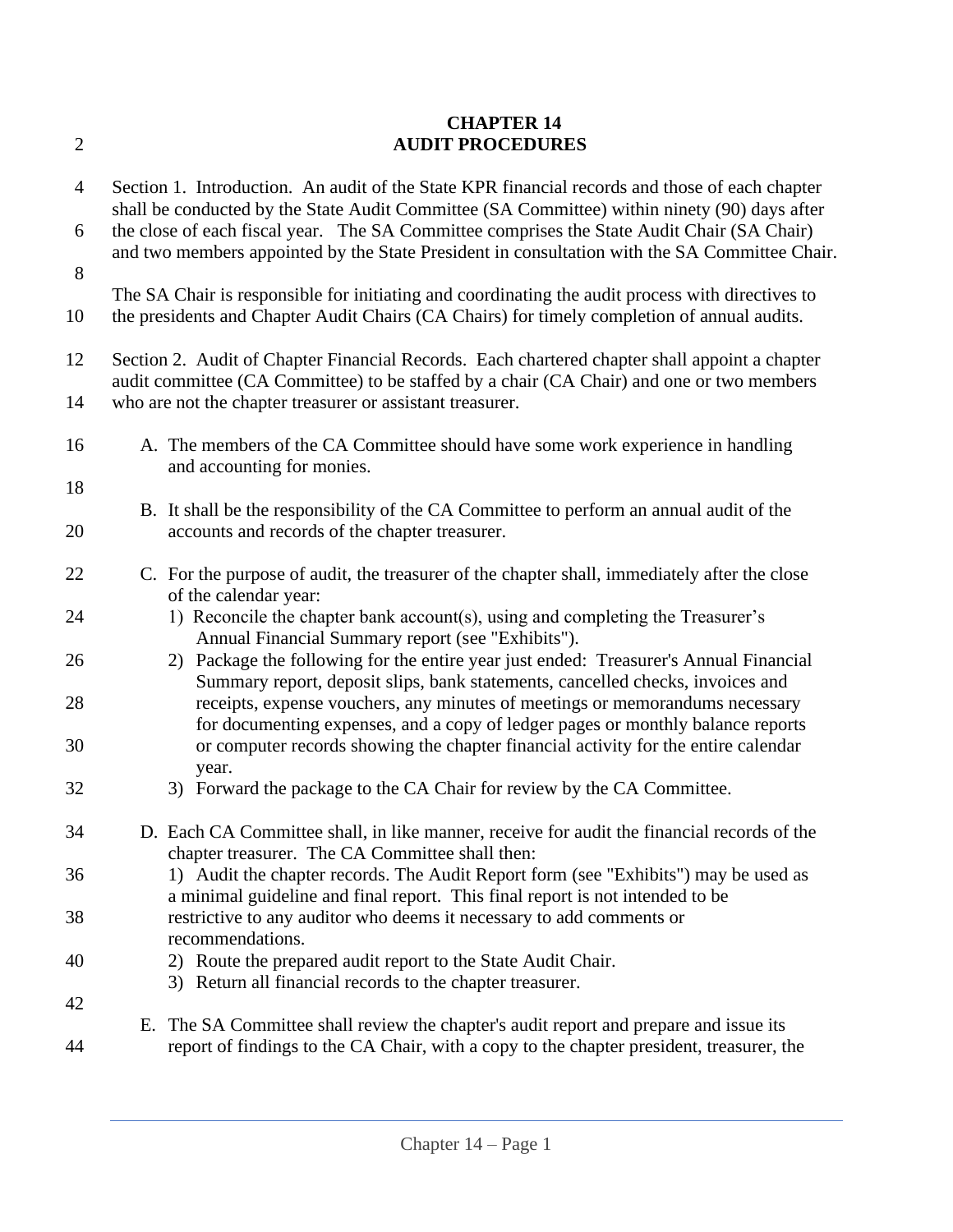| 46 |                                | State Board, and the Administrative Manager (AM). The report shall include any<br>exceptions or recommendations.                                                                                                                                        |
|----|--------------------------------|---------------------------------------------------------------------------------------------------------------------------------------------------------------------------------------------------------------------------------------------------------|
| 48 | F.                             | The respective CA Committee shall review the SA Committee report of findings and                                                                                                                                                                        |
| 50 |                                | present it, along with any exceptions or recommendations, to its membership for review<br>and adoption at the next meeting after completion of the financial audit. If the chapter                                                                      |
| 52 |                                | disagrees with exceptions or recommendations, the chapter postpones action on the<br>findings and refers the matter to the State Board of Directors for resolution.                                                                                     |
| 54 |                                | Section 3. Audit of State Financial Records. The SA Committee shall audit the State financial<br>records on a yearly basis. Any travel expenses will be paid by the State Board.                                                                        |
| 56 |                                |                                                                                                                                                                                                                                                         |
| 58 | fiscal year:                   | A. For the purpose of audit, the State Treasurer shall, immediately after the close of the                                                                                                                                                              |
| 60 |                                | 1) Reconcile the State KPR bank account(s), using and completing the Treasurer's<br>Annual Financial Summary report (see "Exhibits").                                                                                                                   |
| 62 |                                | 2) Package the following for the entire year just ended: Treasurer's Annual Financial<br>Summary report, deposit slips, bank statements, cancelled checks, invoices and<br>receipts, expense vouchers, any minutes of meetings or memorandums necessary |
| 64 |                                | for documenting expenses, and a copy of ledger pages or monthly balance reports<br>or computer records showing the chapter financial activity for entire calendar year.                                                                                 |
| 66 |                                | 3) Forward the package to the State Audit Chair.                                                                                                                                                                                                        |
| 68 |                                | B. The SA Committee shall review the financial package received from the State<br>Treasurer and prepare and issue an audit report to the Board, with a copy to the                                                                                      |
| 70 |                                | President, the Treasurer, and the AM.                                                                                                                                                                                                                   |
| 72 |                                | C. The SA Committee shall present its audit report, including any exceptions or<br>recommendations, to the Board for review and adoption at its next meeting after                                                                                      |
| 74 |                                | completion of the financial audit. Disagreement with exceptions or recommendations<br>shall be resolved by the KPR Board of Directors.                                                                                                                  |
| 76 |                                | D. The State KPR financial records shall also be audited by an independent professional                                                                                                                                                                 |
| 78 |                                | accounting firm which shall be conducted on a five-year cycle. The SA Chair shall<br>be responsible for negotiating with a qualified firm to perform this work and making a                                                                             |
| 80 |                                | recommendation to the Board. Based on the opinion of the selected firm, a review<br>may be conducted instead of an audit and will satisfy this requirement.                                                                                             |
| 82 |                                |                                                                                                                                                                                                                                                         |
| 84 | Section 4. General Audit Rules |                                                                                                                                                                                                                                                         |
| 86 | the Board                      | A. Audits shall include a review of expenditures to determine if disbursements have been<br>made in accordance with the KPR Bylaws and/or any special authorizations made by                                                                            |